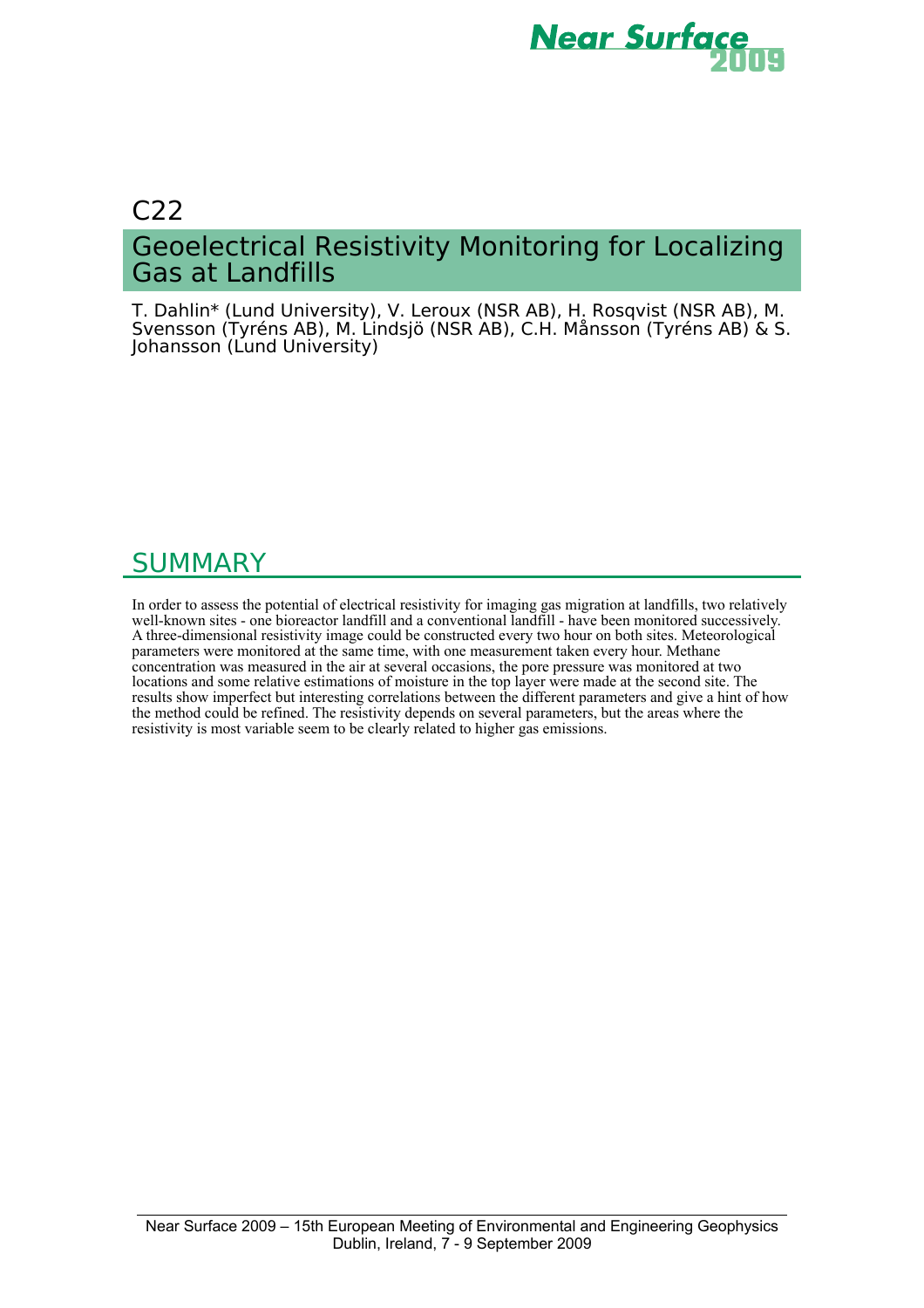

### **Introduction**

Landfill gas consists of about 40-60% methane and 60-40% carbon dioxide, and contains about one to a few percent other gases. Methane can be used for heating, being in that respect a valuable resource, but it is also a powerful greenhouse gas. Growing concern regarding global climate changes over the last few years has pointed out the need to quantify and control the leaking of gas from landfills into the atmosphere.

Gas appears to be transported mainly horizontally at landfills, under the compacted layers, following the paths of highest permeability until the gas eventually finds its way into the atmosphere, generally through fissures and cracks. The rate of emission depends on several factors like the humidity in the topsoil, as well as the temperature and the atmospheric pressure (O'Leary and Walsh, 2002). It has been observed that slopes present higher rates of leakage (Ljungberg et al., 2008); because of settlement and more difficult compaction, cracks easily open there.

Resistivity has been widely used at landfills for various purposes like mapping landfill cover (e.g. Leroux et al. 2007), detecting and mapping pollution plumes (e.g. Rosqvist et al. 2003), and to follow the spreading of leakage water in several experiments of leachate recirculation to accelerate biodegradation at bioreactors (e.g. Rosqvist et al, 2007). In these experiments growing resistive anomalies were observed at the same time as the moisture spread, and the presence and accumulation of gas was one plausible explanation for them. In that case, resistivity could be used for detecting and localizing landfill gas. Experiments were then conducted at Filborna landfill in Helsingborg to confirm this assumption, which had been tested in an earlier study (Dahlin et al., 2008).

The electrical resistivity of soil materials generally depends on the moisture content, on the temperature, on the porosity, on the pore water salinity. A higher resistivity is probably a necessary indicator of the presence of gas, but high resistivity may have causes as well.

As a consequence of the expected sequential nature of the release of gas in the atmosphere, we expect that zones where the landfill gas concentration is high will signal themselves by large variations in resistivity. It is also expected that the variations in resistivity will be related to soil temperature and moisture as well as to atmospheric conditions: that is to the rate of gas emission, even if they might not be well correlated to gas emissions in a spatial sense.

#### **Method**

In each of the two experiments described below resistivity monitoring was carried out along nine parallel lines with the ABEM Lund Imaging multi-electrode System. The sites were monitored successively, each during 2 months with a remote-controlled system. The time for the 50% duty injection cycle was 1s, sufficiently short to make it possible to measure all the lines within less than 2 hours, but sufficiently long to make it possible to correct for charge-up and polarisation effects, that are notoriously important at landfills (Carlson et al. 1999; Leroux et al.2007). All data for each complete set of measurements were inverted together, but separately for each measuring occurrence using Res3Dinv, and a true 3D-model was computed for each time, using the same parameters and the same geometry..

The first experiment comprised measurements on a bioreactor landfill with plastic cover (BCR1) in May-June 2008. Temperature and salinity were measured in two nearby groundwater wells. The bioreactor landfill is filled with homogeneous moulded and mixed material and is equipped with a system of watering pipes, used in the first year but now only occasionally.

In the second experiment measurements were made on the Filborna landfill site in July-August 2008. The test site was covered with older, now inert waste, which was removed for the purpose of the experiment. Gas samples were collected in six gas collecting chambers under two weeks, several times a day, along with soil temperature to estimate the flux of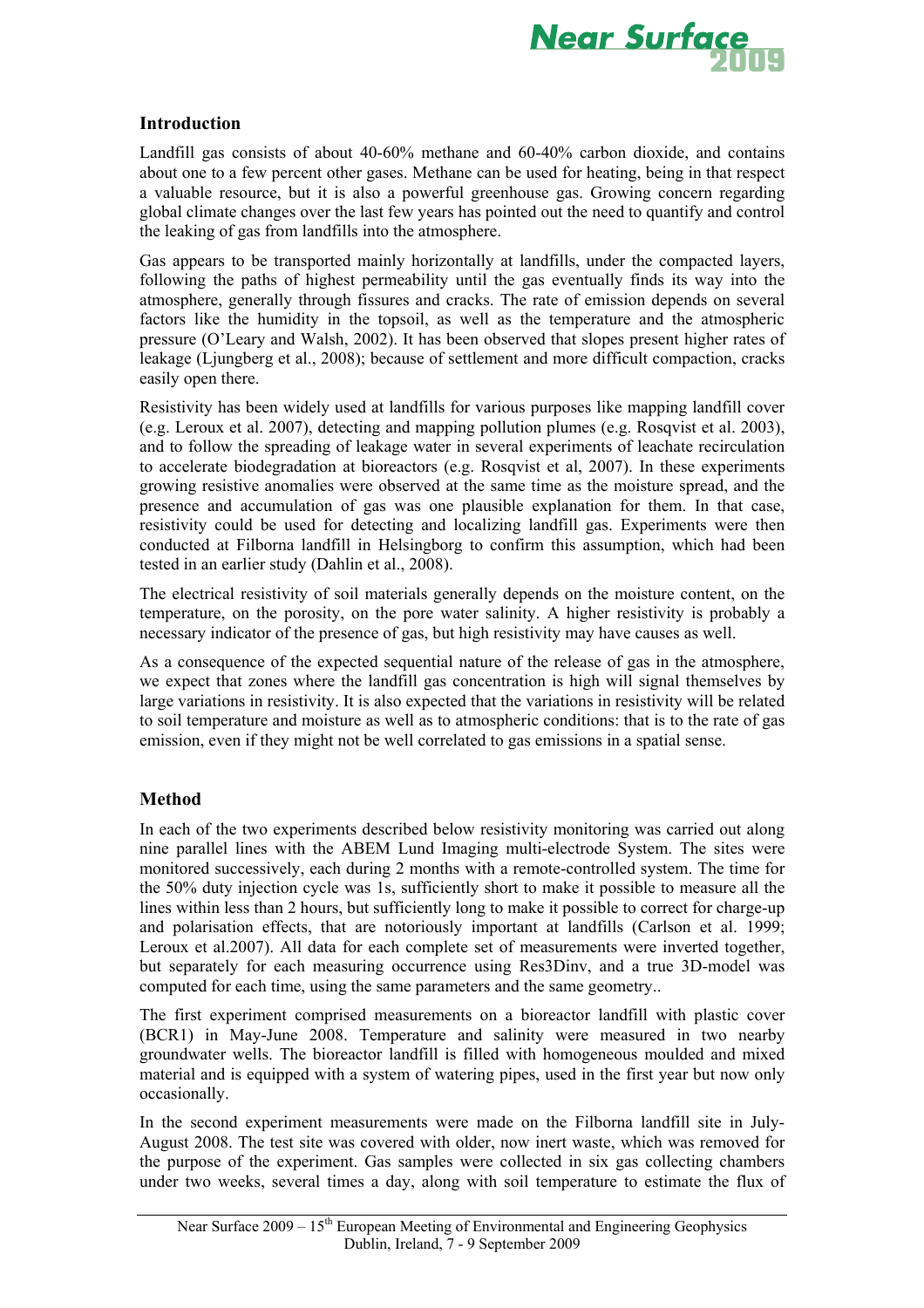

emissions and their variations. Methane concentration was measured in the air at the end of the experiment. The moisture in the top layer was estimated punctually with a few TDR probes.

On each site, the weather was recorded locally and the pore pressure was measured in two points, and there is a system of vertical and horizontal pipes that collects the biogas.

#### **Results**

#### Resistivity

The measurements analysed for the first site were taken during a very sunny and dry week, and the results presented for the second site were taken during a week with constant rainy weather, both during summer.



**Figure 1. View of resistivity at Filborna landfill test site 18 August 2008 10:00 – 12:00.** 

The resistivity structure of both test sites was relatively stable in its overall appearance, but the resistivity values were highly variable at both sites, see example from Filborna landfill in Figure 1. Known built structures inside the waste are clearly visible at both test sites, like for example a compost ridge (see Figure 1). The highest rates of variations were observed over well-delimited zones, in relation to the known existing structures.

In the example from in Figure2 there is a distinct band of large variation that follows the extension of the compost ridge, and there are some isolated spots with large variation at shallow depths. The large variations recorded at the ridge are interpreted as being caused by variations in gas concentration in the ground, as it is difficult to explain by the sole influence of soil moisture due to precipitation and drying, or temperature. The compost ridge is also expected to be active in terms of gas production and transmission since it contains organic matter and is likely to be relatively transmissive. The soil temperature was also higher there.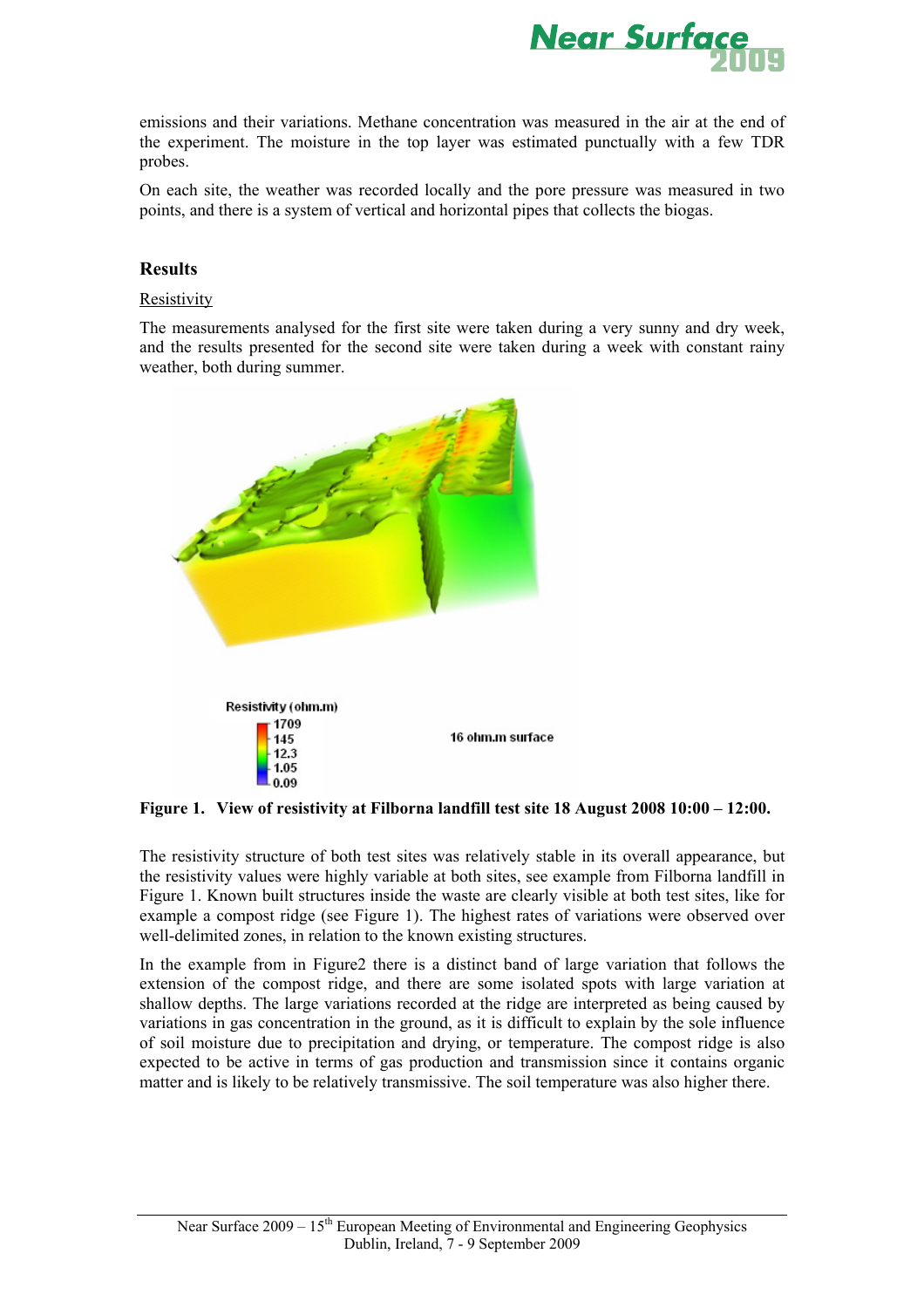



**Figure 2. Relative variation at Filborna landfill test site 18 – 22 August 2008.** 



**Figure 3. Laser scanning results for NSR2 test site (the orientation is the same on the previous figures, with the container placed left to the lines).** 

#### Correlation with other data

Laser scanning results showed high levels of gas emission along the compost ridge (Figure **3**), and emissions at lower levels in two spots at the test area. Locations of elevated gas flux measured with the laser method thus correspond well with the zones where high variability in resistivity was recorded. Correlation with gas emission measurements has, however, generally been difficult, which is not surprising. Laser measurement of methane concentration in the air is difficult, where a drawback with the method is its sensitivity to wind velocity. Furthermore, methane is a light gas quickly mixing when rising into the atmosphere. Gas flux measurements with static chambers confirmed high emissions at the compost ridge.